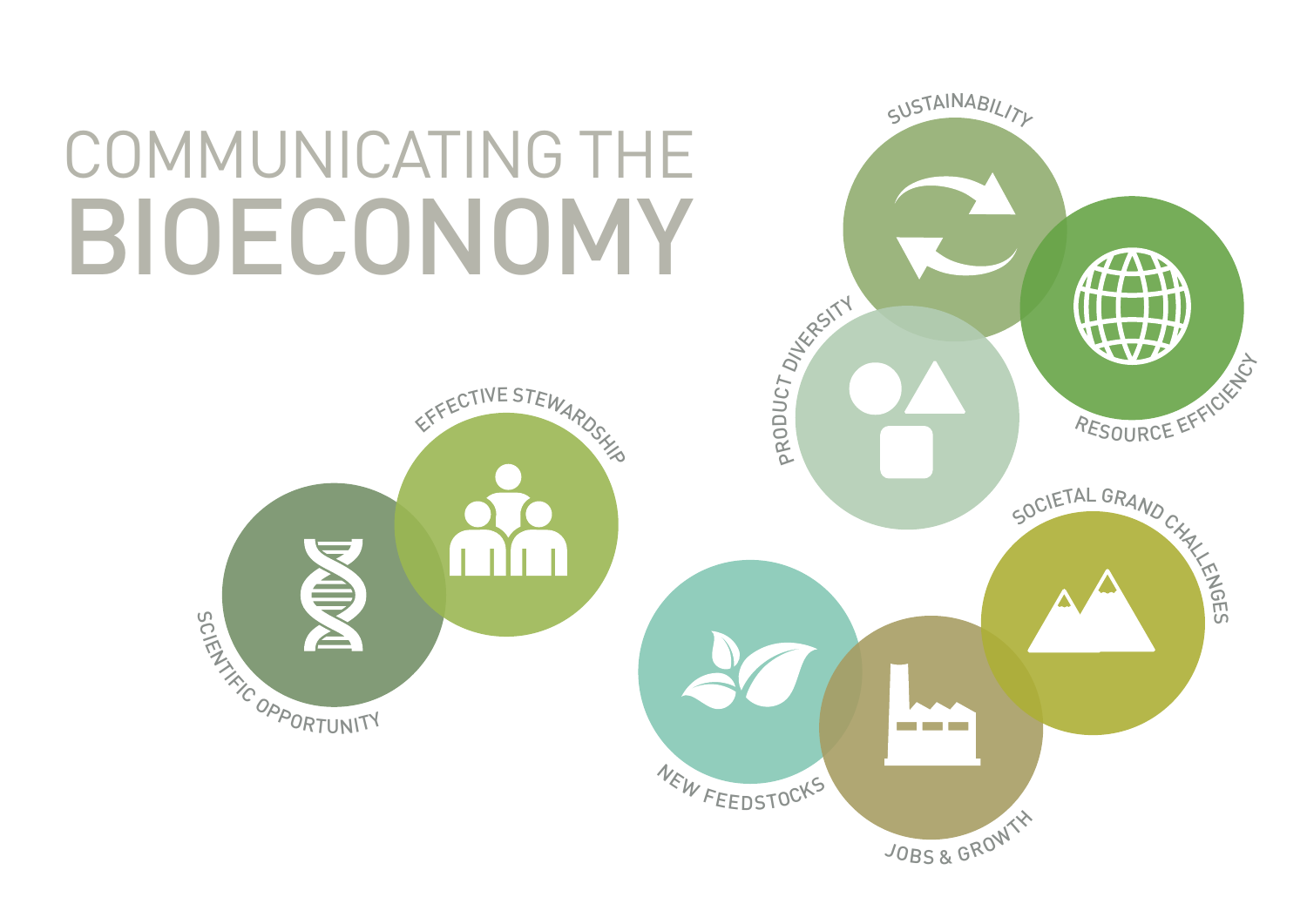# 

The UK Bioeconomy - A working definition All economic activity derived from bio-based products and processes which contributes to sustainable and resource-efficient solutions to the challenges we face in food, chemicals, materials, energy production, health and environmental protection.

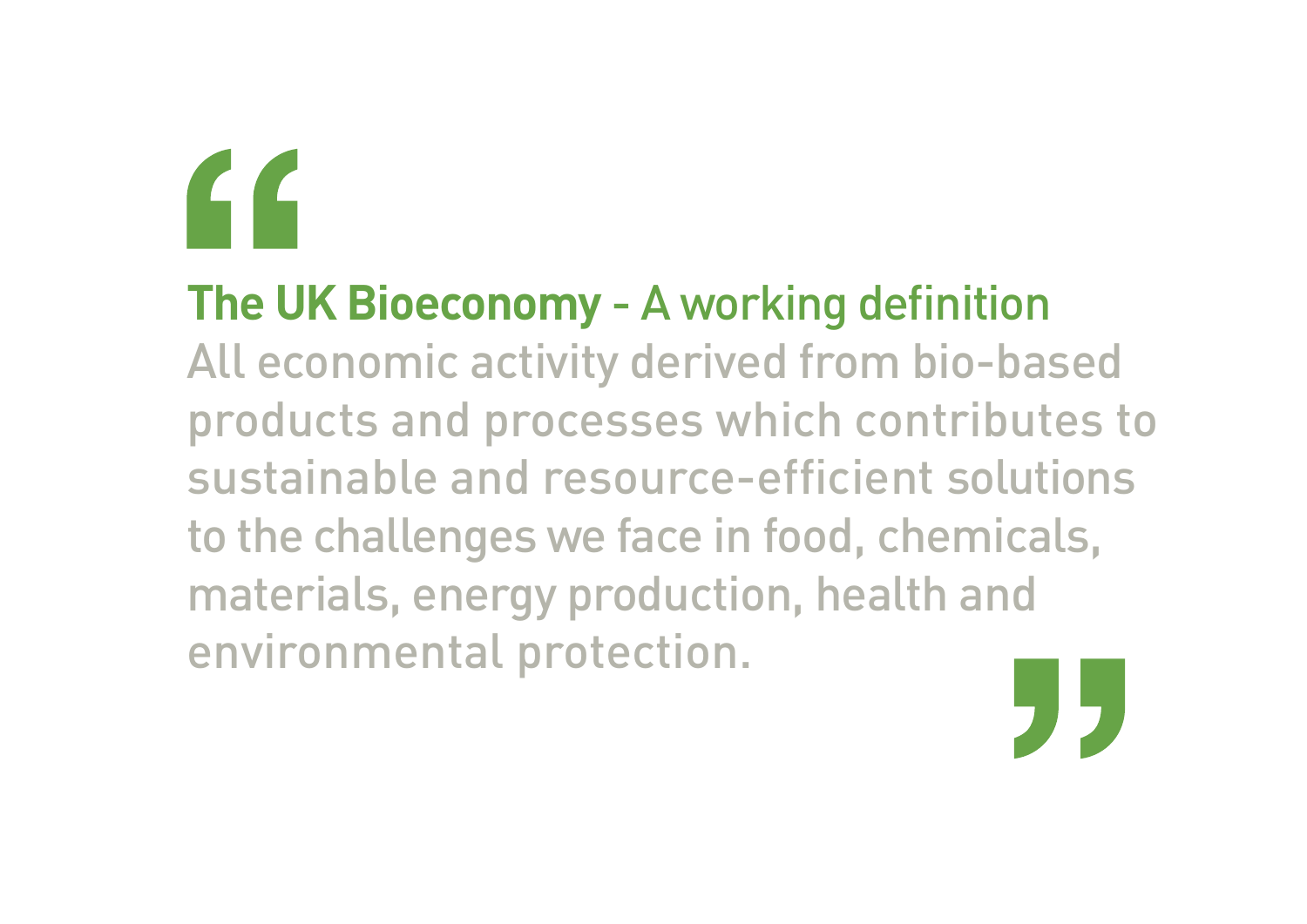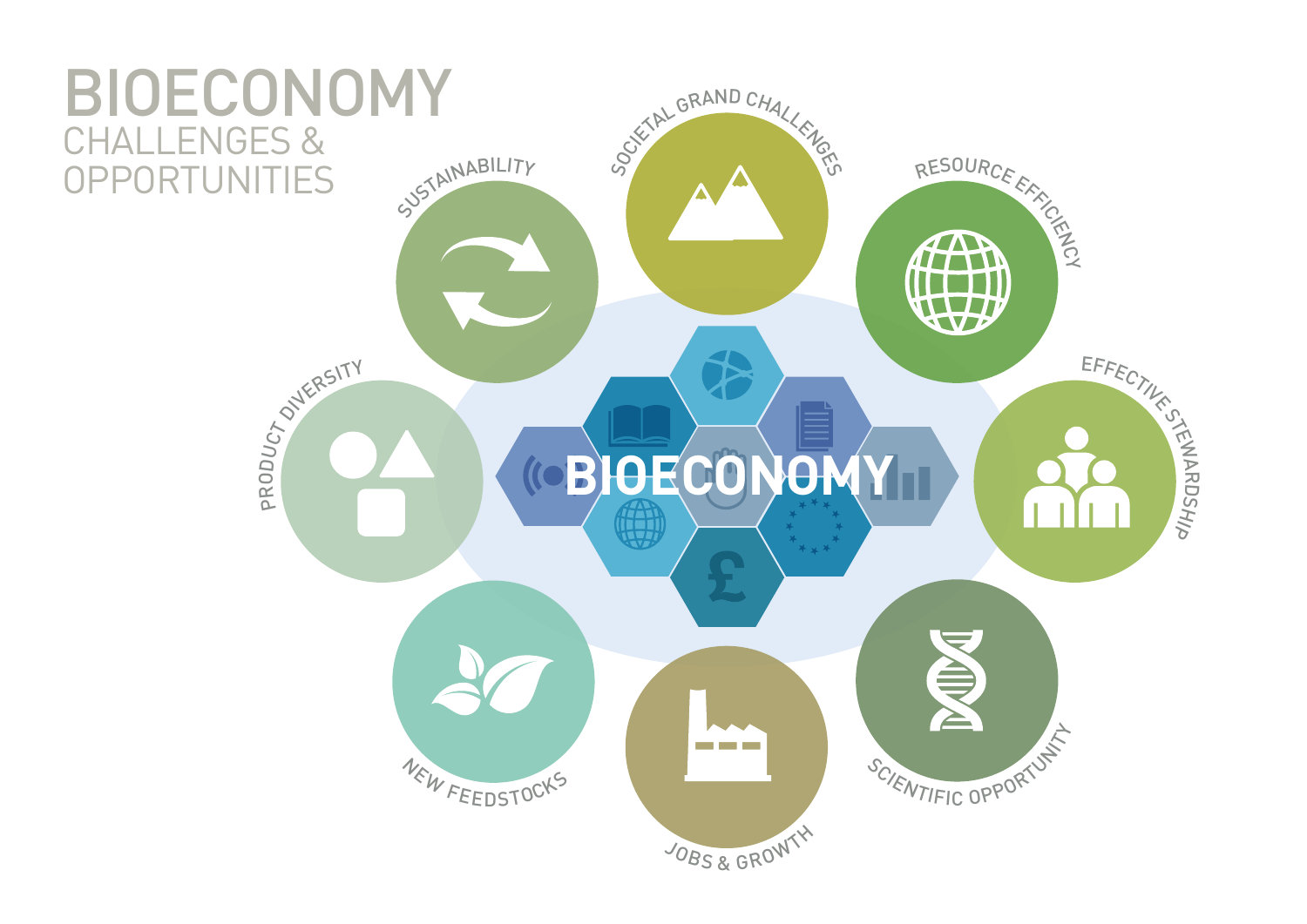# BIG DATA



# BIOECONOMY ENABLERS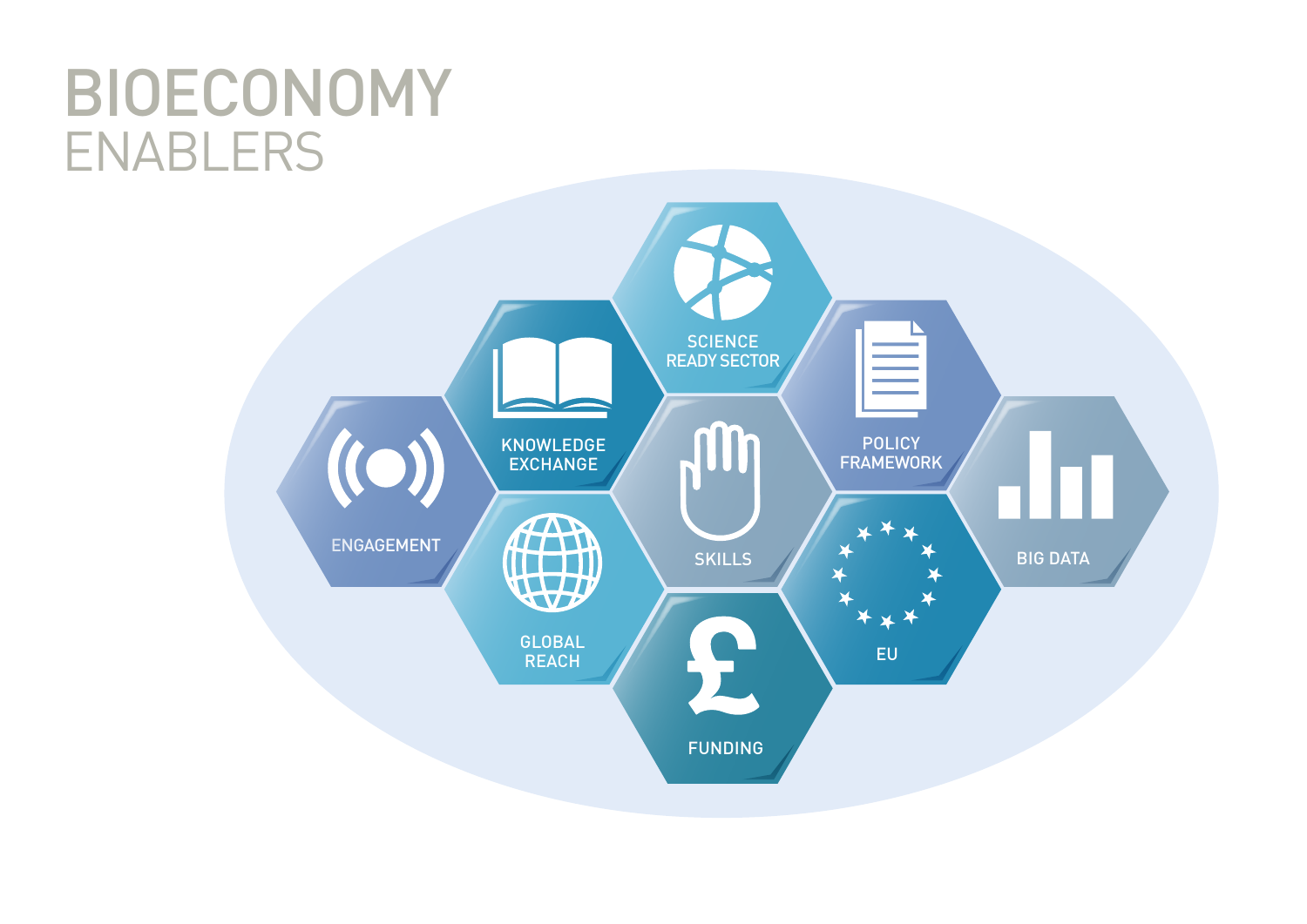







#### EFFECTIVE STEWARDSHIP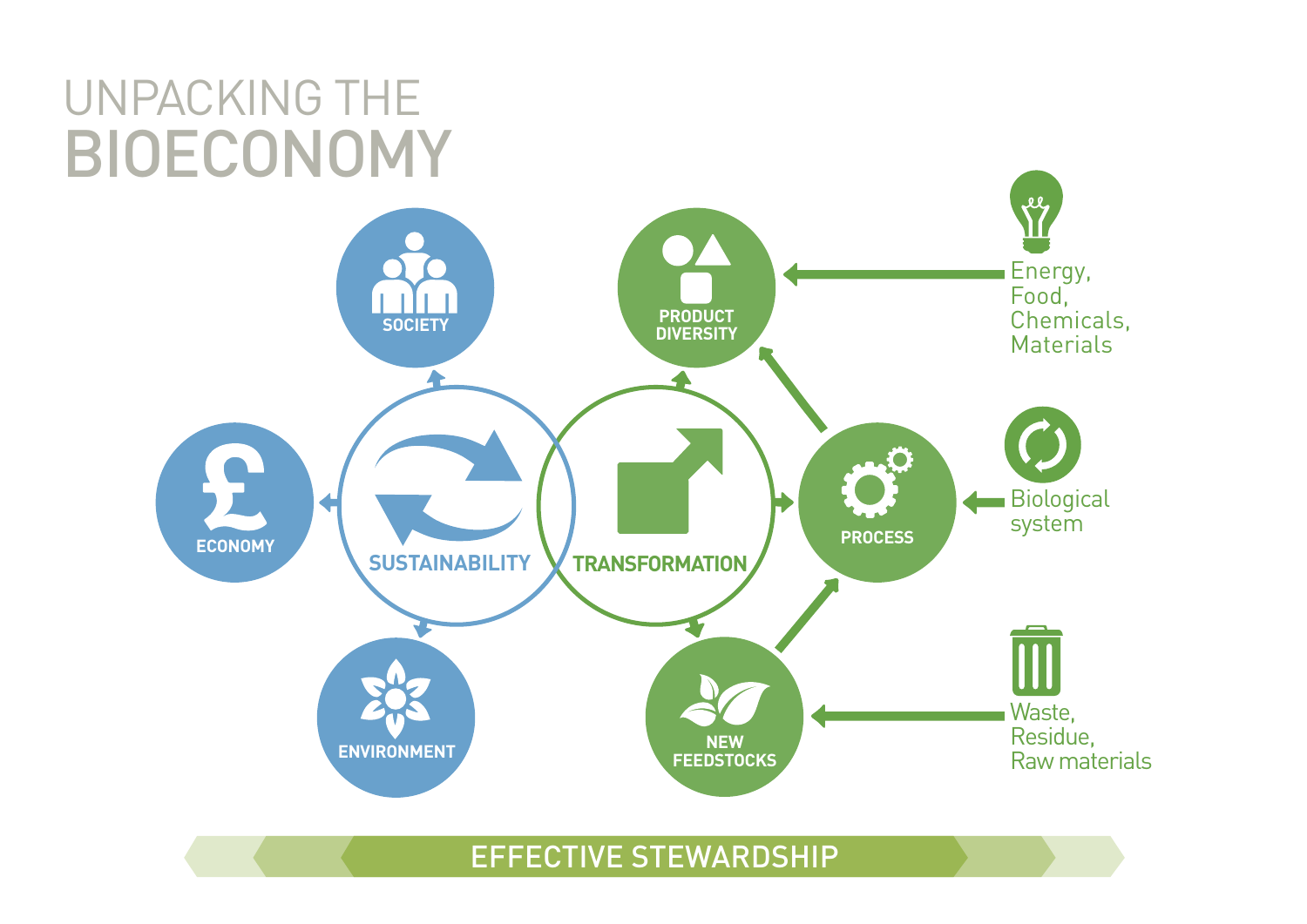

PIRBRIGHT INSTITUTE **WORK IN TANDEM WITH RESEARCHERS**  CURRENT

**PREDICTION PREPARE & PREVENT Using DATA ANALYSIS to create EARLY WARNING SYSTEM** 

VACCINE + USE OF AGRITECHNOLOGY TO TRAP AND MONITOR THE MIDGES

> **HIGH RISK** TO CONTROL **VIRUS**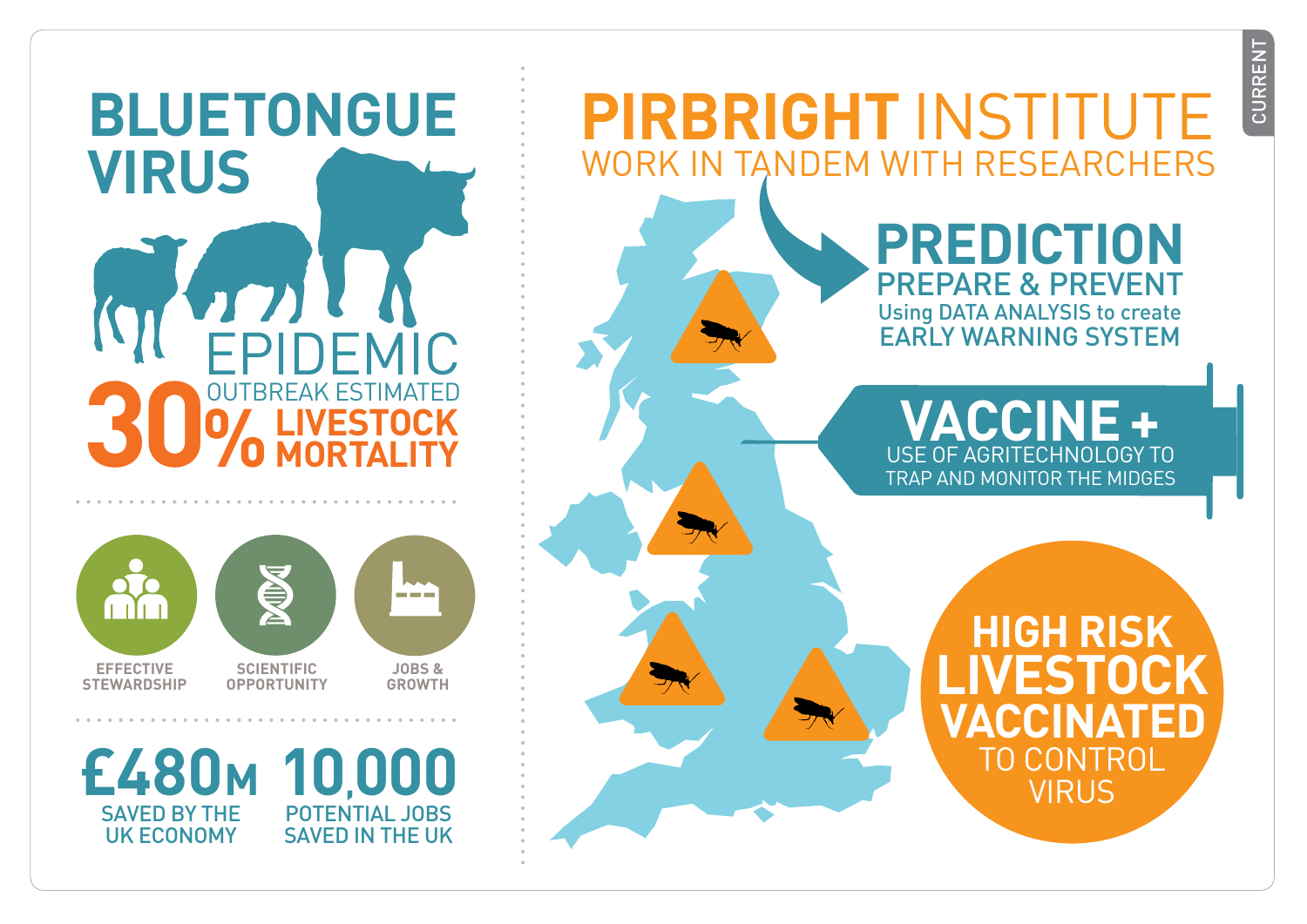

#### **SOURCE: THE STATE OF FOOD INSECURITY** IN THE WORLD (SOFI 2014)



**EFFECTIVE STEWARDSHIP** 

#### **EFFICIENCY**

**SCIENTIFIC OPPORTUNITY** 

## **ANEW GREEN** REVOLUTION

• INCREASED CROP YIELD • GREATER FOOD SECURITY • A SECURE ENERGY SOURCE

### AGRI-TECHNOLOGY used to STEP-CHANGE **PHOTOSYNTHESIS**

**REACTION CENTRE** 

 $CO<sub>2</sub>$ 

**Plant Cell Photosystem 1** 

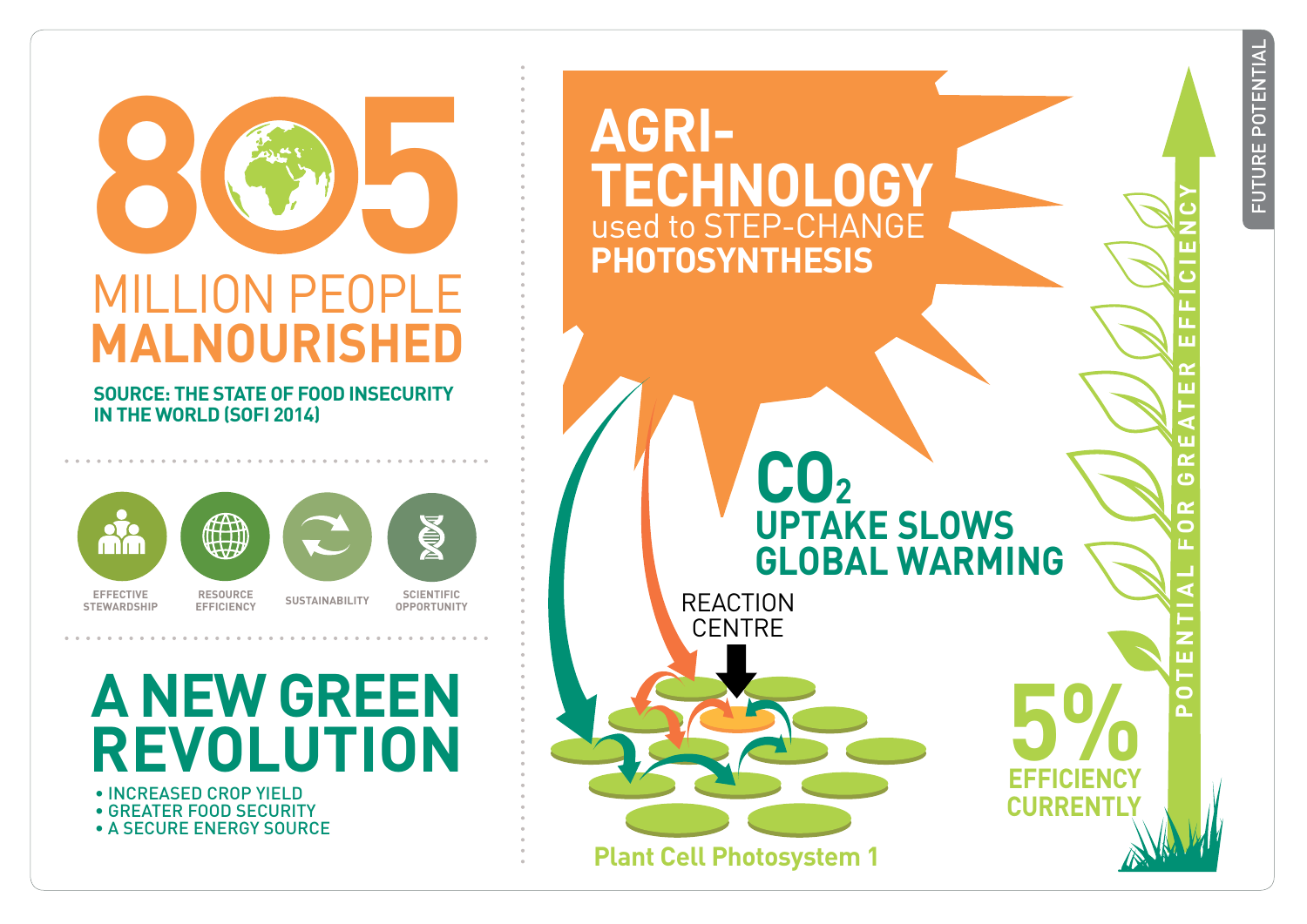

**Professor Luke Alphey** leads project at University of Oxford to make male mosquitoes that cannot reproduce

**USA** 

**CAYMAN** 

**BRAZI** 

PNO **FEWER DENGUE MOSQUITOES IN ALL TRIALS ACROSS 3 COUNTRIES** 

**OVER** 

CURRENT

**Male Oxitec mosquito** strain created and maintained in UK using synthetic biology; Taken to Brazil, Panama, **Cayman & USA to** mate with local female mosquitoes

**RESULT: EGGS DO NOT PRODUCE VIABLE OFFSPRING**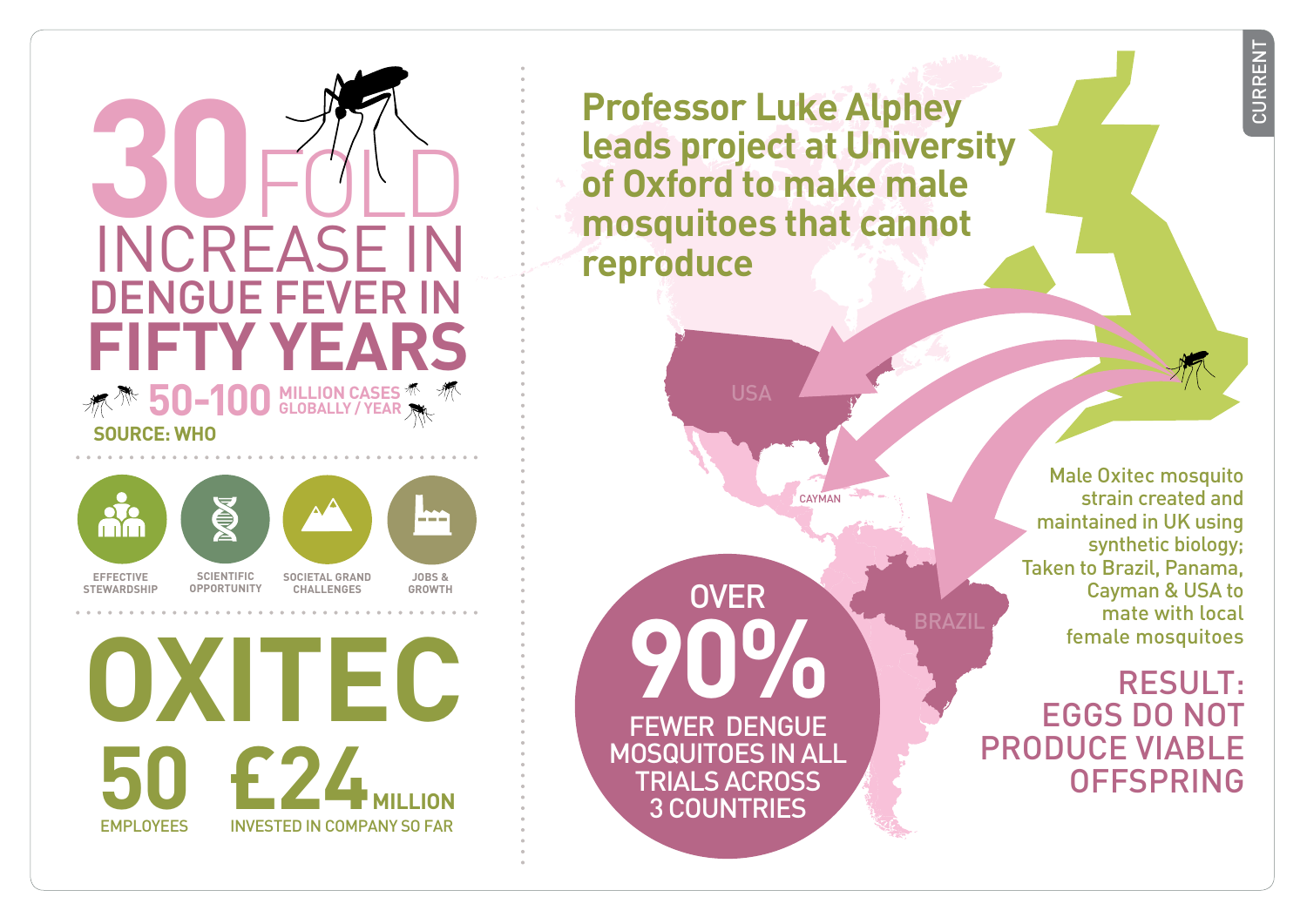### PANDEMIC FLU ANNUAL GLOBAL  $3-5$  MI **CASES OF SEVERE ILLNESS** AND 500,000 DEATHS **SOURCE: WHO**



## **NEW FUTURE APPLICATIONS**

- NEW BIOTECHNOLOGY BASED INDUSTRIES
- SUSTAINABLE MORE EFFICIENT COST **EFFECTIVE DRUG PRODUCTION**
- IMPROVED HEALTH OUTCOME & THOUSANDS OF LIVES POTENTIALLY SAVED



# **PRODUCTION**

FUTURE POTENTI/

**Using PLANTS as** pharmaceutical factories through scaled up production that utilises **HETIC** BIOLOGY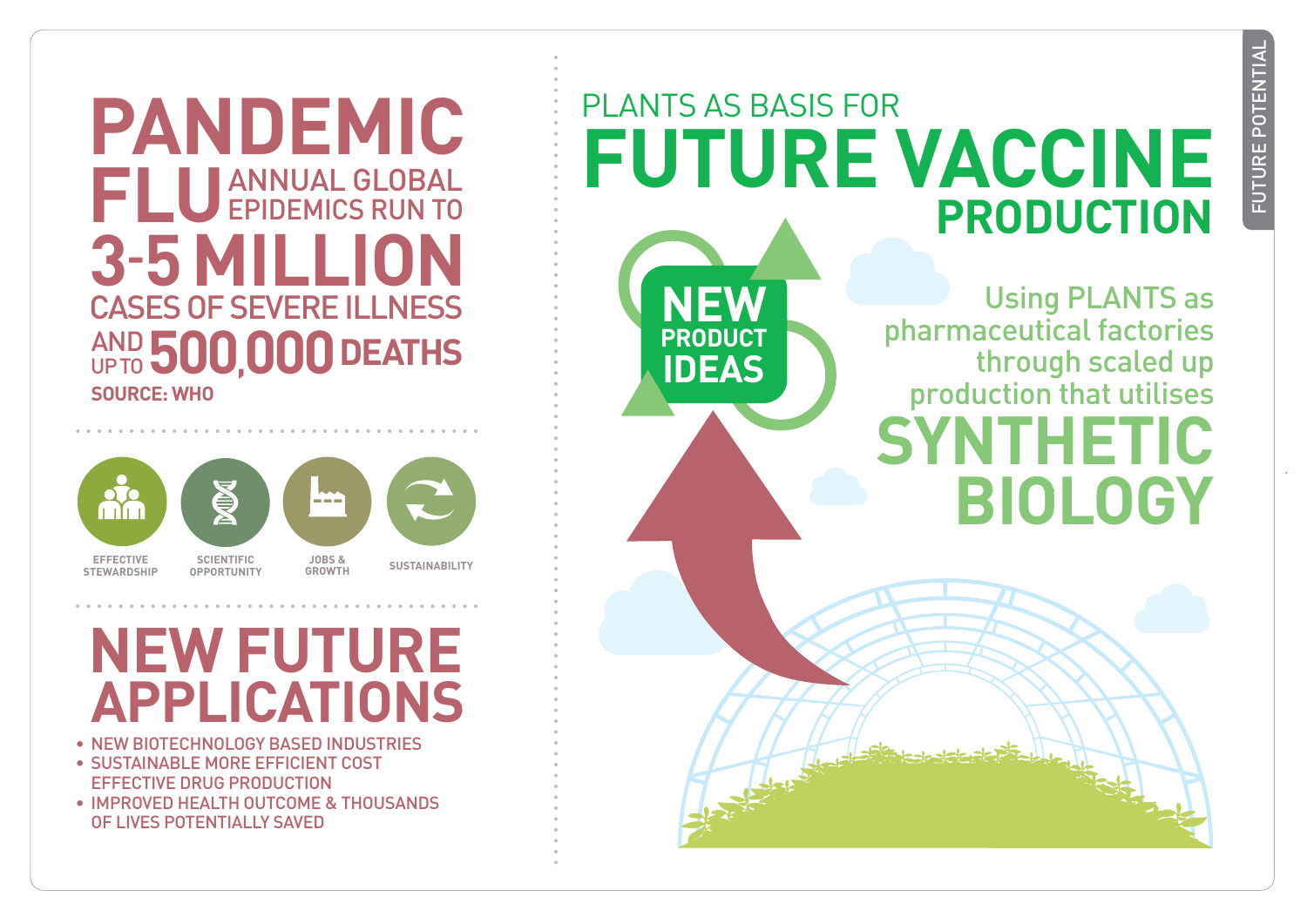#### **ANTI-AGEING** SKIN CARE **MARKET IS WORTH** H ضغف n nin a **EFFECTIVE RESOURCE JOBS & SUSTAINABILITY** EFFICIENCY **STEWARDSHIP GROWTH**



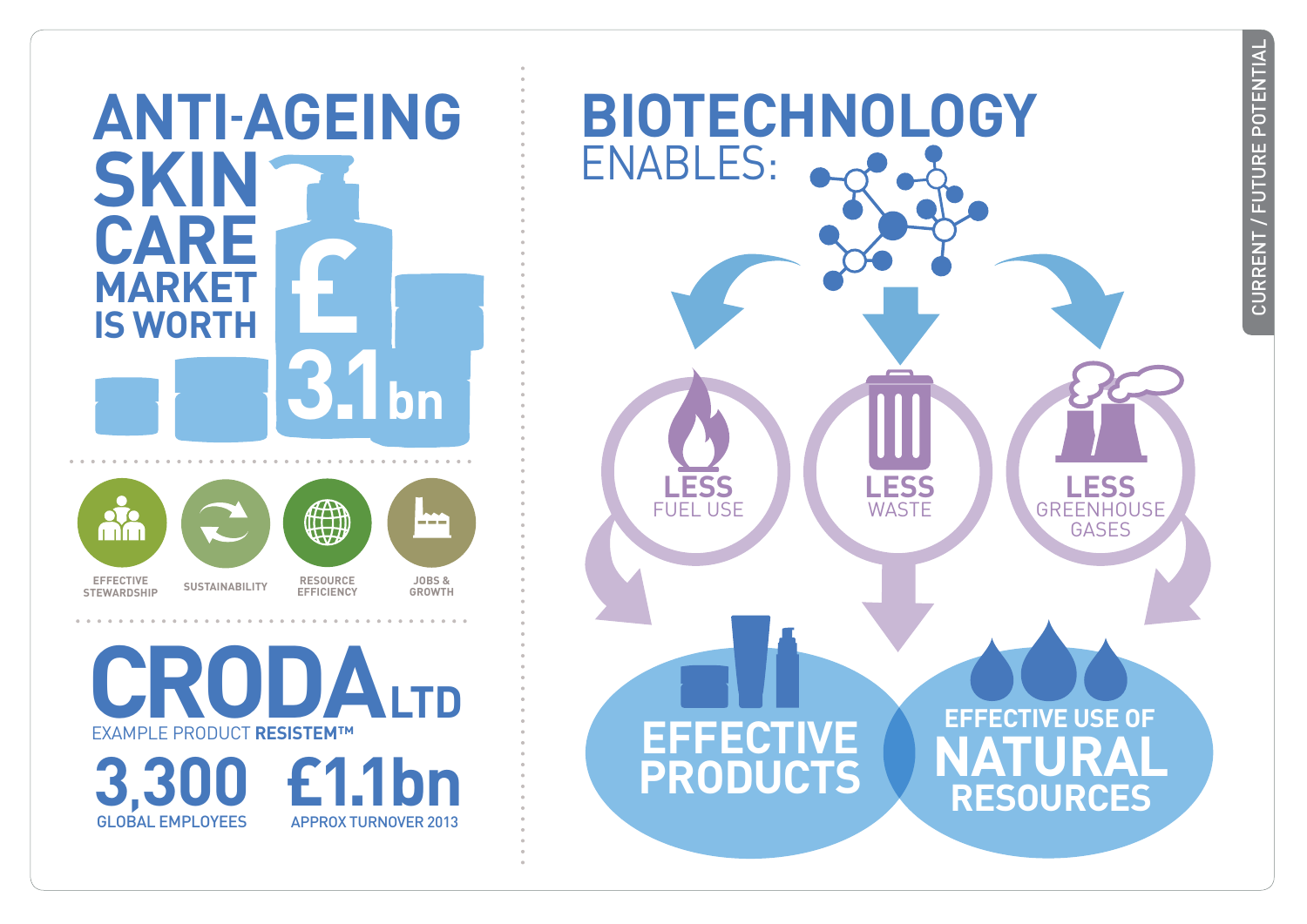

#### **PRICE VOLATILITY & LIMITED LIFE SPAN OF** FOSSIL FUELS



### INDUSTRIAL **BIOTECHNOLOGY FUTURE**

- ADDRESSING CLIMATE CHANGE
- REDUCING DEMAND FOR PETROCHEMICAL INPUTS
- IMPROVED FUEL SECURITY & STABLE PRICING
- USE OF RENEWABLE FEEDSTOCKS
- KEEPING LAND FOR GROWING FOOD

**INDUSTRY** CIRCULAR ECONOMY **BIOTECHNOLOGY** 

> **GREEN FUFI**

**GREEN CHEMICALS & MATERIALS** 

22222



# **SUSTAINABLE RESOURCE**